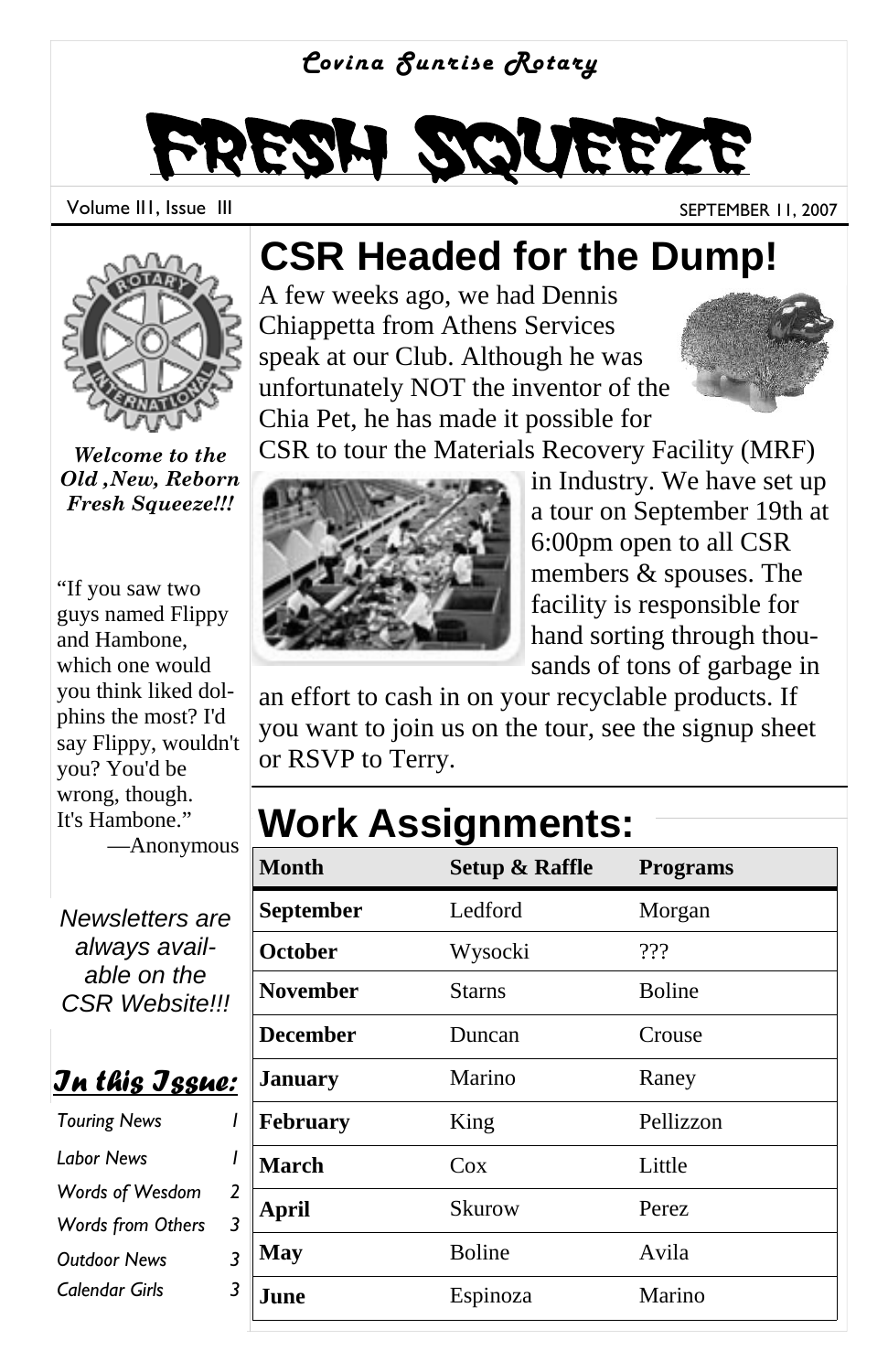## **The President's Spoke**

#### **Membership is Everybody's Job!**

Here's a sad fact. Only 10 to 15% of Rotarians sponsor new members into Rotary. Why is the percentage so  $low?$ 

It has to do with not asking our friends, co-workers, and business acquaintances. Some are hesitant because the person might ask a question about Rotary they might not be able to answer. Some just think that the proposal and application process is burdensome.



We know that two major reasons people do join Rotary is for fellowship and to give back to their community, therefore club members need to interact and be informative during outside club projects to be most effective.

Given that, we in Covina Sunrise will have an opportunity to do just that during Thunderfest/Bluesapalooza in October. We are sponsoring a booth in the park that is adjacent to the Police station in Downtown Covina. It all happens October 20th , from 1 pm to 8 pm , and I would like volunteers to put in an hour of your time to assist in passing out literature and answer questions about Rotary. Please help out.

We need to amass a portfolio of pictures, info, past event articles ,and overall history of our club to make a presentation for the booth ,and to make it attractive enough for people to stop and look. I hope I have your support, this is important to the Club. And it's particularly important to me.

Thanks! Have a great week! — Westerday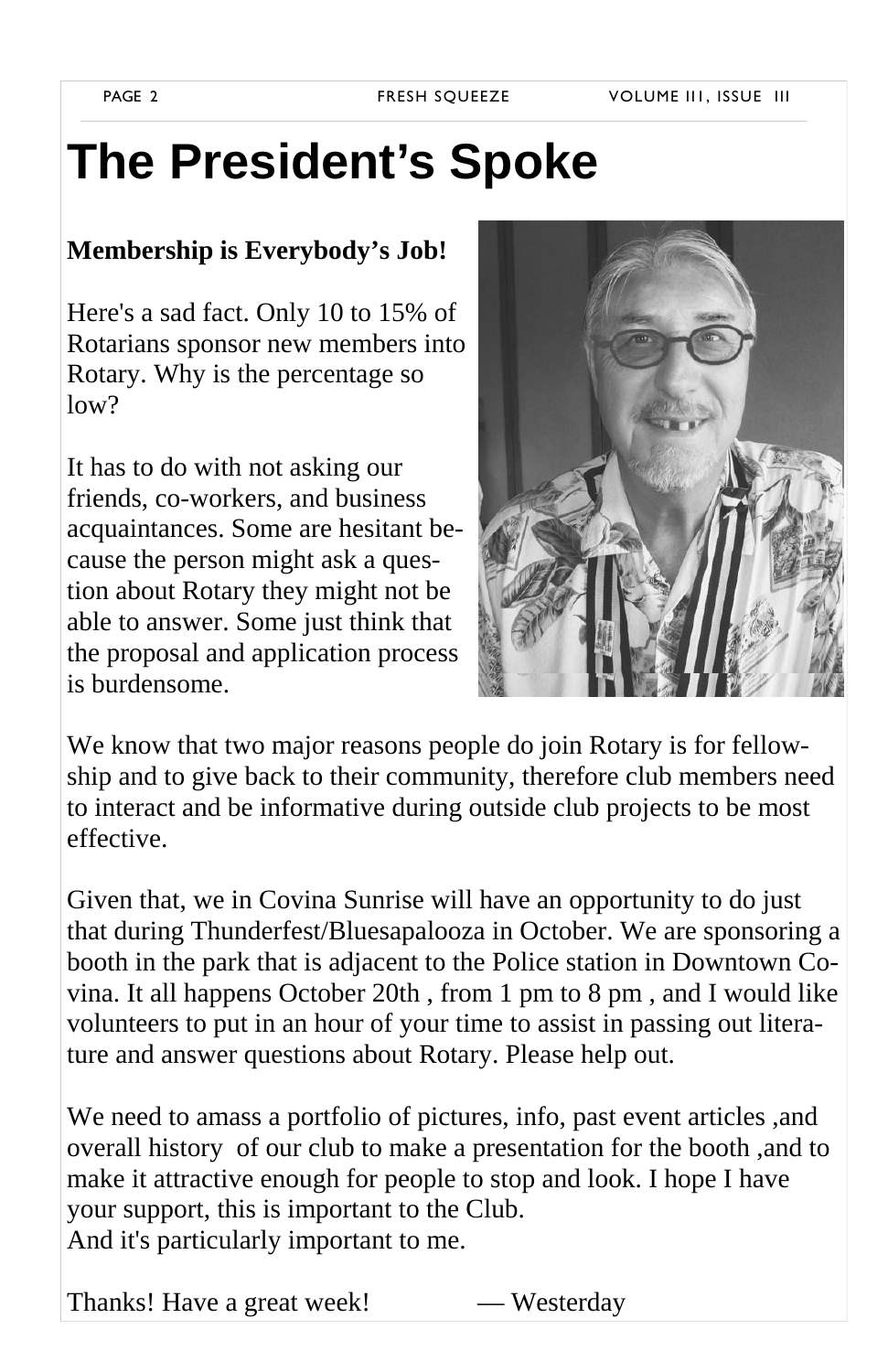### **Today's Program:**

Today's presentation is "The New World of Healing" by an un-named speaker Courtesy of Henry Morgan.

#### *COMING UP:* **Sept 18:** "The New Role of Chambers of Commerce" **Sept 25:** "The Water Future in Southern California"

### **Questionable Joke of the Week**

A 90-year old man announces his intention to marry a woman of 30. He is persuaded to have a medical exam first. "Everyone tells me I should get a checkup to see if I'm sexually fit," he says to the doctor. "Okay," says the medic, "let me see your sex organs."

So the old guy sticks out his tongue and his middle finger.

# **CSR Members Soliciting in the Park:**

On Thursday, August 20th, three of our members (Koenn, Skurow and Uptergrove) were seen hanging out in Covina Park, looking for anyone they could entice into a conversa-

tion. Our President had challenged the Noon Club President to see how many from each club would show up for the Rotary Appreciation Night at the park. We won the bet 3-2. The Rotary Booth handed out brochures to several people and our Pres gave a brief speech to the crowd in his acceptance of the honor. The Rotary booth will be brought out again for an appearance at the Thunderfest gala in October and needs volunteers to take a shift in staffing it. Let Wes know if you can help.

# **Calendar of Upcoming Events**

MRF Recycling Tour - Wednesday, September 19, 2007 6:00pm Party at Wysocki Manor - Saturday, September 29, 2007 5:30pm District Governor visit on October 18, 2007 Rotary Membership Booth @ Thunderfest - October 20, 2007 Fundraiser - April 26, 2008 ?? (Looking for alternatives) Kickout - June 2008

#### FRESH SQUEEZE PAGE 3